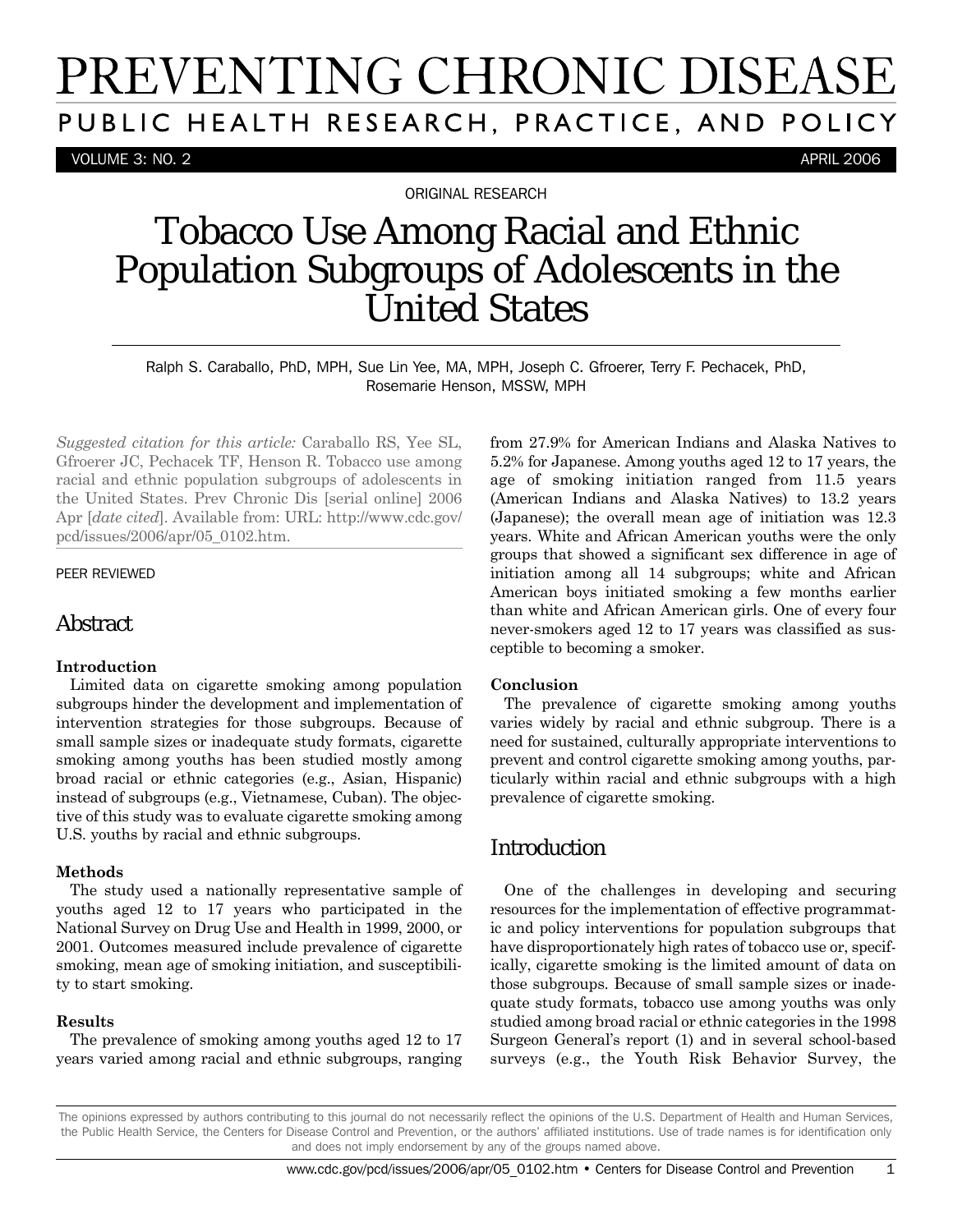National Youth Tobacco Survey, the Monitoring the Future Survey) (2-4). The 1998 Surgeon General's report examined tobacco use among the broad racial and ethnic categories of African Americans, American Indians and Alaska Natives, Asian Americans and Pacific Islanders, and Hispanics. There is wide recognition among tobacco control researchers and public health practitioners, however, that aggregate data on these four racial and ethnic categories may not fully describe important differences in smoking prevalence, tobacco industry marketing to U.S. population subgroups, and the attitudes, behaviors, and health-related knowledge of subgroups within these four broad categories (5-8).

To monitor future progress in tobacco control among youths aged 12 to 17 years in the United States, current tobacco use and cigarette smoking prevalence estimates are needed for the racial and ethnic subgroups within this age group. In this article, we provide data on smoking for girls and boys in the following 14 groups and subgroups: white, African American, American Indian or Alaska Native, Hawaiian or Other Pacific Islander, Chinese, Filipino, Japanese, Asian Indian, Korean, Vietnamese, Mexican, Puerto Rican, Central or South American, and Cuban. These racial and ethnic classifications adhere to the new standards for the collection of data on races and ethnicities within the federal statistical system (9).

## Methods

To provide data for racial and ethnic subgroups, we analyzed data from the National Survey on Drug Use and Health (NSDUH), formerly called the National Household Survey on Drug Abuse, by combining data for the years 1999, 2000, and 2001 (10,11). NSDUH is a nationwide household survey that collects information on drug use and drug abuse from a representative sample of the U.S. civilian, noninstitutionalized population aged 12 years and older. Cigarette smoking is one behavior about which NSDUH collects information. NSDUH has been conducted since 1971. In 1999, NSDUH implemented a major redesign; changes were made in both sample design and the data collection method. The national design was changed to allow estimation of state data. The data collection method was changed from a paper-and-pencil interview to a computer-assisted interview (CAI), primarily to improve the quality of NSDUH estimates.

The three surveys that we combined each used the same sample design and data collection method. The sample design consists of deeply stratified, multistage, area probability designs (10). The survey is administered through confidential, anonymous, face-to-face interviews in the household by trained interviewers using a CAI questionnaire. The tobacco use section was administered using audio computer-assisted selfinterviewing (ACASI), in which the respondent reads questions on the computer screen or listens to questions through headphones and then records answers into a computer. The nationally representative sample of the surveyed population permits calculation of national estimates.

#### Study population

We included NSDUH participants aged 12 to 17 years (N  $= 74,207$  (Table 1). The average weighted overall response rate for this age group in the combined surveys was 74.0%. This rate is the product of the weighted household screening response rate (91.4%) and the weighted individuallevel response rate for selected youths (80.9%) during 1999 through 2001.

#### **Demographic classification**

Race and ethnicity designation was based on the respondent's self-classification. For ethnicity, respondents were asked, "Are you of Hispanic, Latino, or Spanish origin or descent?" Hispanic respondents were also asked to select a subgroup (e.g., Mexican, Puerto Rican, Central or South American, or Cuban) that best described them. For race, respondents were asked, "Which of these groups best describes you?" Response alternatives were 1) white, 2) black or African American, 3) American Indian or Alaska Native, 4) Native Hawaiian, 5) Other Pacific Islander, 6) Asian, and (7) Other. Asians were also asked to select a subgroup (e.g., Chinese, Filipino, Japanese, Asian Indian, Korean, or Vietnamese) that best described them. Because of small sample size, the subgroups Native Hawaiian and Other Pacific Islander were combined. For this article, all Hispanics are included in the Hispanic group, regardless of race. All other categories of race and ethnicity exclude Hispanics. For simplicity, we refer to non-Hispanic whites as whites, and non-Hispanic blacks as African Americans.

The opinions expressed by authors contributing to this journal do not necessarily reflect the opinions of the U.S. Department of Health and Human Services, the Public Health Service, the Centers for Disease Control and Prevention, or the authors' affiliated institutions. Use of trade names is for identification only and does not imply endorsement by any of the groups named above.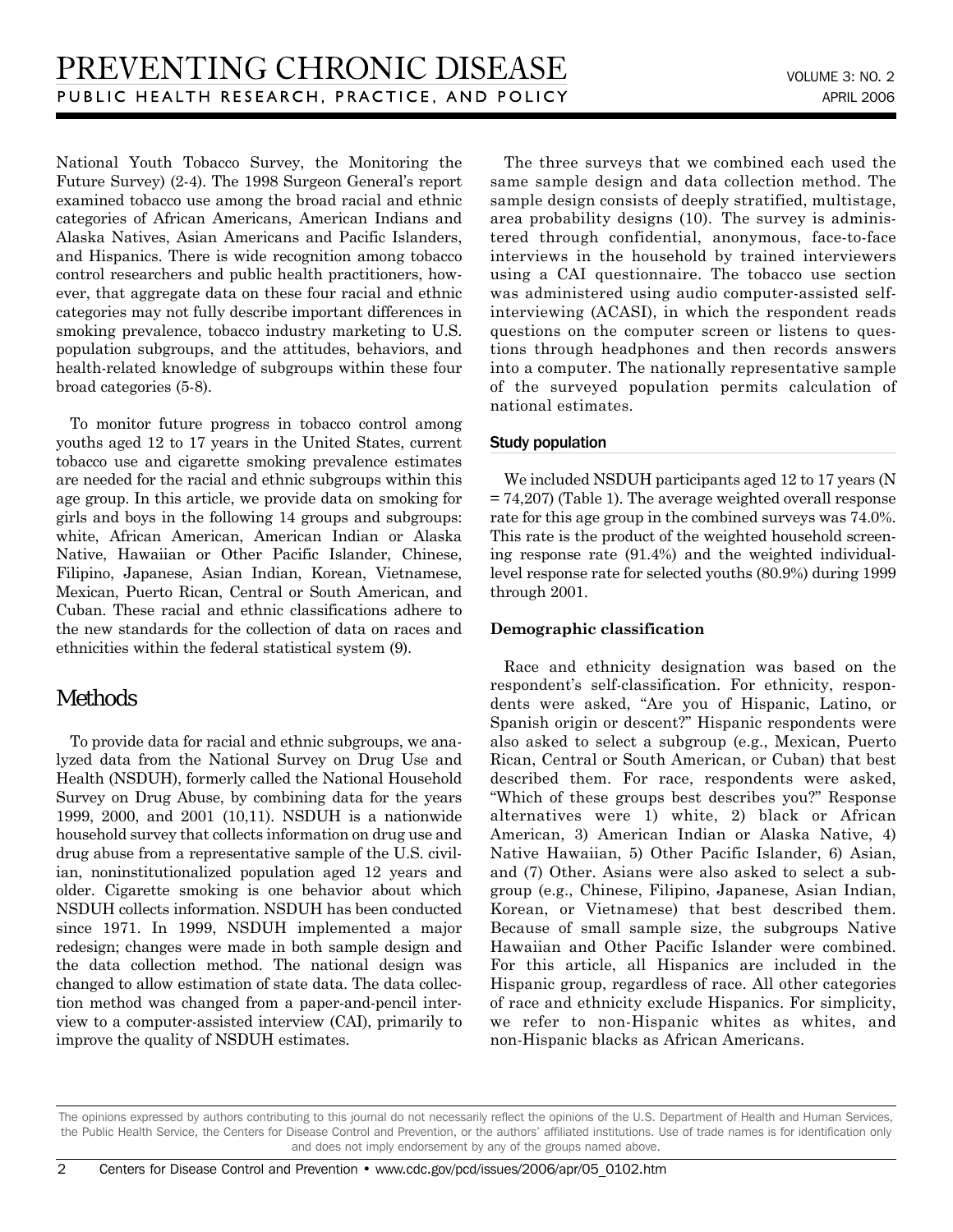#### **Tobacco-related variables**

The tobacco section of the NSDUH questionnaire has 43 items on the use of cigarettes, chewing tobacco, snuff (dip), cigars, or pipes. We limited our analysis to cigarette smoking, because for the most part, there was low use of other tobacco products among the survey population. A current cigarette smoker is defined as anyone who answered yes to the question, "During the past 30 days, have you smoked part or all of a cigarette?" A previous smoker is defined as anyone who reported having smoked one or more cigarettes in his or her lifetime but not in the previous month. The mean age of smoking initiation was calculated by using data from youths aged 12 to 17 years who reported ever using cigarettes. The question asked was, "How old were you the first time you smoked part or all of a cigarette?" Susceptibility to start smoking among self-reported nonsmokers was determined by the following two questions: 1) "If one of your best friends offered you a cigarette, would you smoke it?" and 2) "At any time during the next 12 months, do you think that you will smoke a cigarette?" Possible answers were definitely yes, probably yes, probably not, definitely not. Those who answered "definitely not" to both questions were classified as nonsusceptible; those who answered any other combination of choices were considered to be susceptible to start smoking.

#### Statistical analysis

Cross-tabulation of the variables of interest (cigarette smoking, susceptibility to start smoking) by race and ethnicity was performed. The average age of smoking initiation was also calculated. Confidence intervals (95%) were calculated to provide information on sampling errors. Differences in estimates were considered statistically significant when confidence intervals did not overlap. No multiple comparisons testing (e.g., Tukey, Sheffé, Bonferroni) was performed to determine if any pair of estimates was statistically different. All prevalence measures and confidence intervals were estimated using SUDAAN version 6.40 (Research Triangle Institute, Research Triangle Park, NC) to account for the complex survey design. Survey weights were used to account for different probabilities of selection within strata.

## Results

There were more previous than current smokers in all racial and ethnic groups, except for American Indians and Alaska Natives, for whom the percentage of previous smokers was about the same as the percentage of current smokers (Table 2). The percentage of previous smokers ranged from 29.4% (American Indians and Alaska Natives) to 10.5% (Asian Indians). Among Asian subgroups, Filipinos (20.3%) and Vietnamese (18.5%) had about twice as many previous smokers as Asian Indians (10.5%). The only subgroup that had more current and previous smokers than never-smokers was American Indians and Alaska Natives.

The prevalence of current cigarette smoking varied widely, ranging from as high as 27.9% among American Indians and Alaska Natives to as low as 5.2% among Japanese (Table 3). Using the overall prevalence of current smoking  $(13.8\%)$  as the referent group in statistical comparisons, we found that American Indians and Alaska Natives (27.9%) and whites (16.0%) had a higher prevalence of current smoking, whereas most other racial and ethnic subgroups had a lower prevalence. Results for Hawaiian and Other Pacific Islanders, Asian Indians, Koreans, and Cubans were not statistically different from the national estimate (Table 3). Among Asian subgroups, the prevalence of current cigarette smoking ranged from 10.6% among Koreans to 5.2% among Japanese; however, none of these differences was significant. Among Hispanic subgroups, the prevalence of current cigarette smoking did not differ significantly, ranging from 12.4% among Cubans to 9.6% among Central or South Americans. As a combined group, Asians (8.1%) had a lower prevalence of current cigarette smoking in this age group than Hispanics (10.8%).

Comparisons by sex for each of the racial and ethnic subgroups showed no differences in current cigarette smoking, except for whites and African Americans. White girls (17.2%) had a slightly higher prevalence of current smoking than white boys (14.9%), and African American boys (8.2%) had a slightly higher prevalence of current smoking than African American girls (5.9%) (Table 3). Compared with national estimates for boys (13.3%), American Indian and Alaska Native (29.5%) and white (14.9%) boys had a higher prevalence of current smoking, whereas African American (8.2%), Chinese (6.3%), and Filipino (5.8%) boys had a lower prevalence. Results for all other subgroups were not significantly different from the national estimate for boys (Table 3). Compared with national estimates for girls (14.2%), American Indian and Alaska Native (26.3%) and white (17.2%) girls had a higher prevalence of current smoking, whereas African American (5.9%), Chinese

The opinions expressed by authors contributing to this journal do not necessarily reflect the opinions of the U.S. Department of Health and Human Services, the Public Health Service, the Centers for Disease Control and Prevention, or the authors' affiliated institutions. Use of trade names is for identification only and does not imply endorsement by any of the groups named above.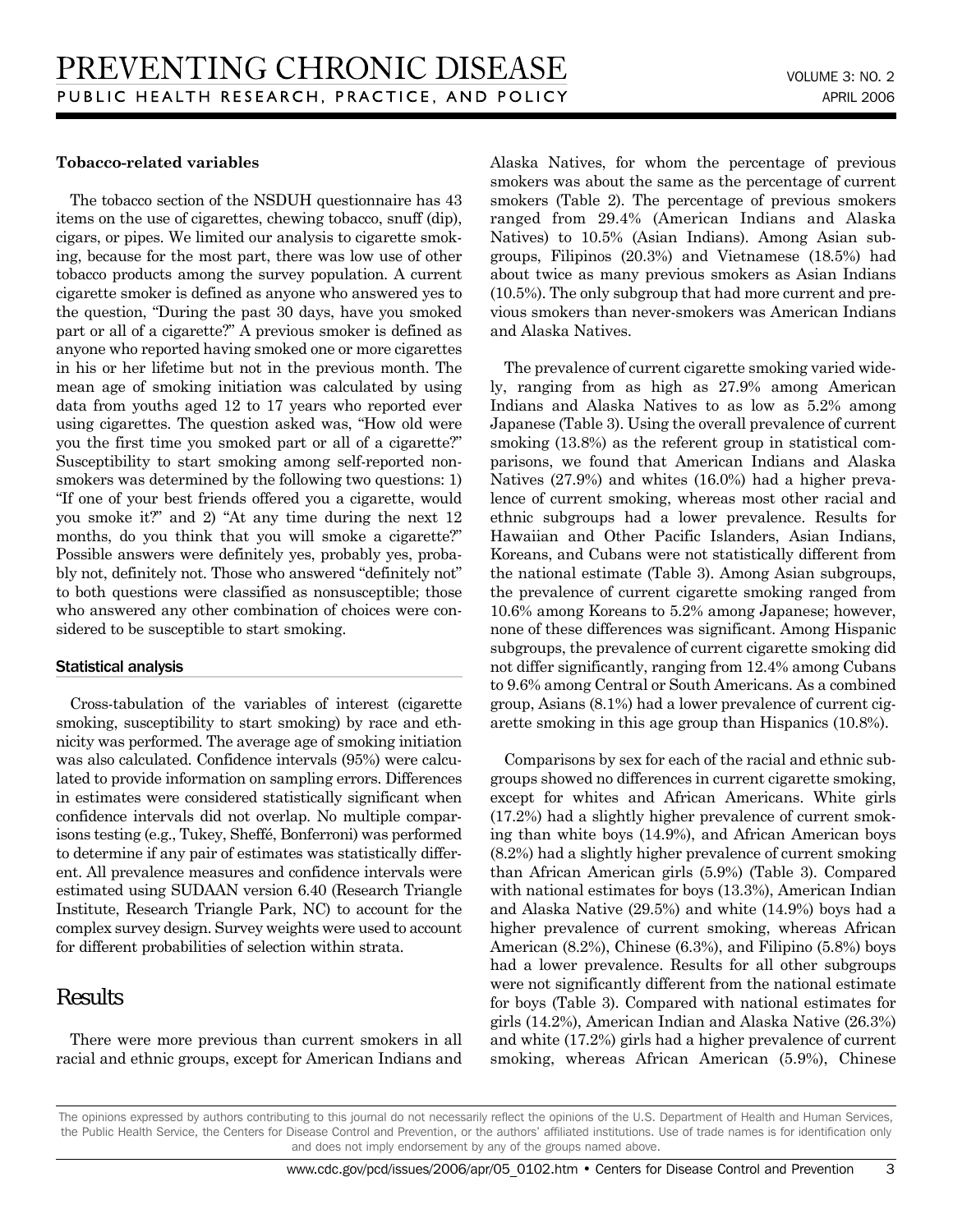(5.4%), Mexican (10.6%), Puerto Rican (10.4%), and Central or South American (9.3%) girls had a lower prevalence (Table 3).

Among youths aged 12 to 17 years, the mean age of initiation ranged from 11.5 years (American Indians and Alaska Natives) to 13.2 years (Japanese) (Table 4). Whites and African Americans were the only groups that showed a statistically significant sex difference in age of initiation; white and African American boys started smoking a few months earlier than white and African American girls (Table 4). Among boys, the mean age of smoking initiation was 12.1 years. The mean age of initiation for American Indian and Alaska Native boys (11.4 years) was younger than the national mean for boys. Among girls, the mean age of initiation was 12.5 years of age. Only American Indian and Alaska Native girls had a younger age of initiation (11.7 years). Chinese (13.5 years), Japanese (13.8 years), and Asian Indian (13.8 years) girls were older at smoking initiation than the national mean.

A wide range in susceptibility to start smoking was observed among youths aged 12 to 17 years who had never smoked (Table 5). Overall, one of four (24.6%) never-smokers was susceptible to start smoking. African American (27.1%) and Mexican (31.5%) never-smokers seemed to be more susceptible to start smoking than the national average; whites (23.0%), Japanese (12.2%), and Asian Indian (16.6%) never-smokers seemed to be less susceptible to start smoking. Among boys, African American (27.9%) and Mexican (33.2%) never-smokers seemed to be more susceptible to start smoking than the national average (25.2%), and white (23.3%) and Asian Indian (14.7%) never-smokers seemed to be less susceptible to start smoking. Finally, among girls, African American (26.4%) and Mexican (29.9%) never-smokers seemed to be more susceptible to start smoking than the national average (24.0%).

## **Discussion**

This study shows disparities in the prevalence of cigarette smoking, mean age at smoking initiation, and susceptibility to start smoking among some of the 14 population subgroups studied. The study also shows some sex differences. Factors associated with susceptibility to start smoking (preparatory stage), smoking initiation (trying stage), daily smoking (regular use), and prevalence of cigarette smoking (occasional and regular use) are complex and are not necessarily exactly the same for any population subgroup. Some of these factors may vary among racial or ethnic subgroups (12,13); others are common. Factors that may affect several stages of smoking (i.e., preparatory, trying, experimental, and regular use) are smoking by peers, siblings, parents, or caregivers; social pressure to smoke by such people; young age of the potential smoker; problem behaviors in the youth; the youth's receptivity to tobacco advertisement and promotion; cigarette price; acculturation; attitudes toward smoking; perceived benefits of smoking; and other factors (12-24).

Findings in this study that merit further discussion are the following: 1) disparities in susceptibility to start smoking among never-smokers, 2) disparities in age of smoking initiation, 3) limitations of this study, and 4) implications of these findings.

This article clearly shows that of all groups or subgroups studied, American Indian or Alaska Native is the group at highest risk of cigarette smoking. They have the highest prevalence of smoking, highest previous use of cigarettes, and are more likely to have ever smoked. More than 25% of American Indian or Alaska Native never-smokers are susceptible to start smoking. This group also starts smoking at the youngest age, and both boys and girls in this group have a high prevalence of cigarette smoking. Previous reports have found that American Indian or Alaska Native youths and adults have the highest prevalence of cigarette smoking (1,12,25-28). Thus, this group deserves special attention with regard to prevention and cessation interventions.

Another group that deserves special attention is white youths. They also have a high prevalence of smoking compared with most other racial or ethnic groups or subgroups, although not as high as the American Indian or Alaska Natives group. Almost 40% of white youths have ever smoked a cigarette. In this age group, girls have a slightly higher prevalence of smoking than boys.

African Americans have a low prevalence of cigarette smoking compared with many of the other racial or ethnic groups or subgroups. Less than 10% of African Americans aged 12 to 17 years were current cigarette smokers during 1999 through 2001, and about 75% of them had never smoked. African Americans are only one of two groups to show a significant sex difference in smoking: boys have a

The opinions expressed by authors contributing to this journal do not necessarily reflect the opinions of the U.S. Department of Health and Human Services, the Public Health Service, the Centers for Disease Control and Prevention, or the authors' affiliated institutions. Use of trade names is for identification only and does not imply endorsement by any of the groups named above.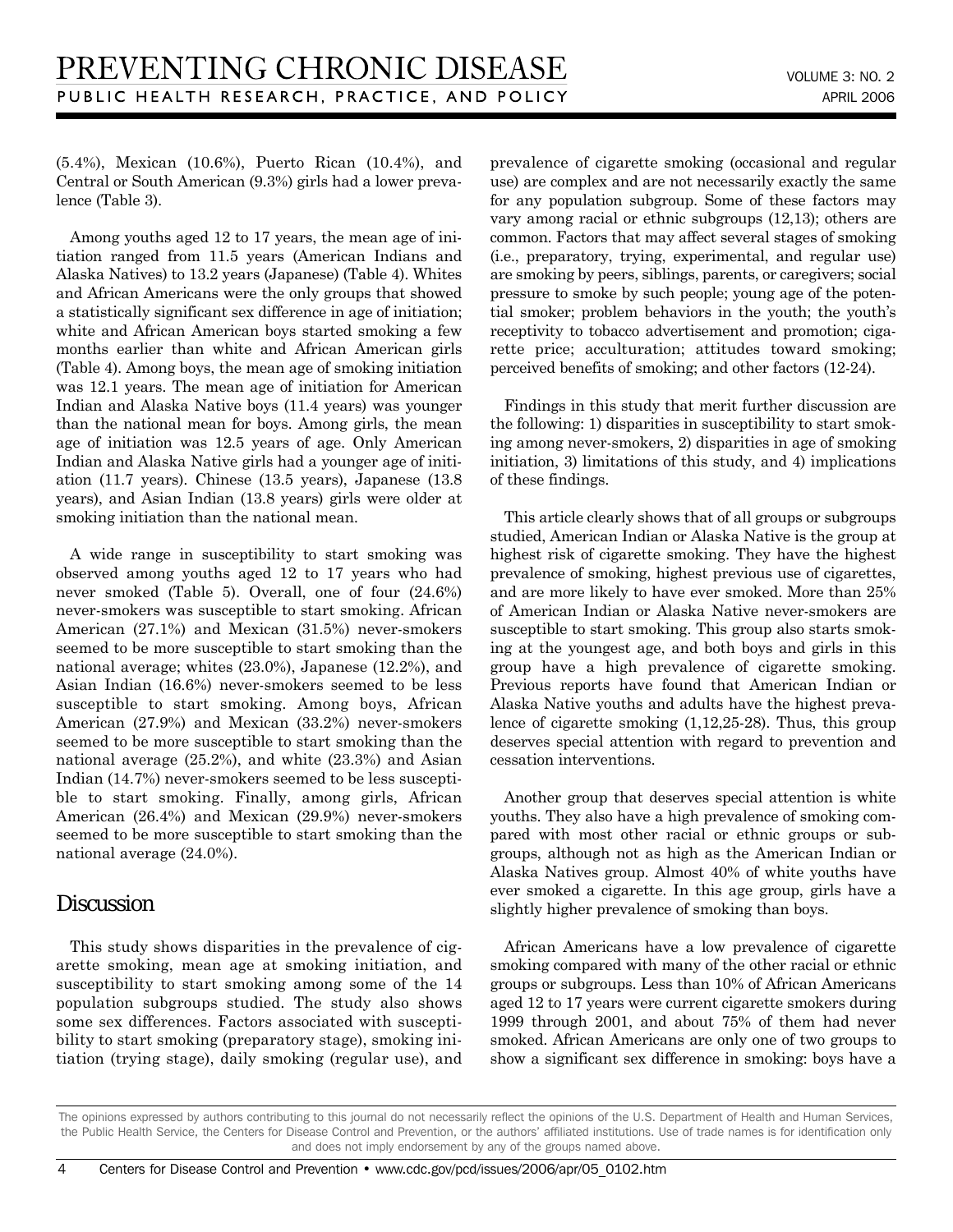higher prevalence of smoking than girls, and boys also initiate smoking a few months earlier than girls. Unfortunately, the low smoking prevalence among African American youths is not seen among African American adults. After American Indian or Alaska Native, African American and white adults have the highest overall prevalence of cigarette smoking.

Hawaiian or Other Pacific Islander youths have a higher prevalence of cigarette smoking than Asians. Also, their age of initiation (11.8 years) is younger than the age of initiation for Asian subgroups (ranging from 12.1 to 13.2 years), although the age difference is not statistically significant. It is known that there are distinct variations in cigarette smoking patterns and behaviors between Hawaiians or Other Pacific Islanders and Asians (1), with Hawaiians or Other Pacific Islanders having a higher prevalence of cigarette smoking than Asians overall.

Many of the Asian subgroups have a lower prevalence of smoking than other non-Asian groups or subgroups. For example, Chinese, Filipino, Japanese, and Vietnamese subgroups have a lower prevalence of cigarette smoking than the national average. Also, compared to the national estimate, Asian Indians and Koreans have a lower prevalence of previous cigarette smoking.

Among Hispanic subgroups, the prevalence of cigarette smoking is relatively low, about 10%. No sex differences in cigarette smoking were found among any Hispanic subgroups. However, Puerto Rican boys and girls who never smoked seemed to be less susceptible to start smoking than Mexican boys and girls. Even though the prevalence of cigarette smoking among Mexicans, Puerto Ricans, Central or South Americans, and Cubans is not as high as that of some other groups, differences in smoking have been found among Hispanic adult subgroups. NSDUH shows that Puerto Ricans in general have a higher prevalence of smoking (32.5%) than Mexicans (24.6%), Central or South Americans (23.1%), and Cubans (21.1%) (S.L.Y., unpublished data, 2005).

Smoking initiation for youths aged 12 to 17 years occurs primarily in early adolescence. The younger youths are when they begin smoking, the more likely they are to smoke as adults, and the less likely they are to quit. This potentially lengthens the period of time of smoking, thus increasing the likelihood of developing smoking-related chronic diseases (12). Nicotine addiction further heightens the likelihood that adolescent cigarette users will continue to use cigarettes regularly when they are adults.

The findings in this study are subject to at least four limitations. First, NSDUH surveys are conducted in English; no surveys are conducted in native languages (e.g., Mandarin, Japanese). Thus, smoking prevalence for some population subgroups may be underestimated. Second, the precision of smoking prevalence estimates for certain population subgroups is low, especially when reported by sex. Differences in prevalence between boys and girls and among racial and ethnic population subgroups might be missed, and estimates should be interpreted with caution. Third, no adjustments for multiple comparisons were performed to determine whether differences between any pair of estimates were statistically significant. Such differences might be significant even if confidence intervals overlap. Finally, youths who did not want their parents to know they smoked might have denied smoking during their interview. This concern is especially relevant when surveys are conducted in the households of participants (12). However, the level of privacy (parental proximity) during the interview was assessed by the interviewers. The percentage of youth interviews with "complete privacy" or only "minor distractions" was generally 90.0% or more by subgroup and sex. Also, data are scarce on the magnitude of underreported smoking among adolescents using the biomarker cotinine to confirm the validity of self-reports. The data available show little evidence of smoking underreporting among whites, African Americans, and Mexican Americans (29).

Although the prevalence of cigarette smoking is lower for almost all adolescent racial and ethnic subgroups compared with American Indian and Alaska Native or white youths, some of these subgroups in adulthood have a prevalence of cigarette smoking similar to the prevalence of whites (1,25,30) and may be at an even higher risk of developing and dying from smoking-related diseases (1). Several factors may contribute to this situation: among adults, lower cessation rates among some racial and ethnic subgroups than others may help to explain similarities and differences in prevalence of cigarette smoking among these subgroups (1). Also, at the population level, almost all racial and ethnic subgroups have less access than whites to culturally and linguistically appropriate antitobacco information, educational materials, media messages, and cessation services (1). Moreover, racial and ethnic population subgroups have

The opinions expressed by authors contributing to this journal do not necessarily reflect the opinions of the U.S. Department of Health and Human Services, the Public Health Service, the Centers for Disease Control and Prevention, or the authors' affiliated institutions. Use of trade names is for identification only and does not imply endorsement by any of the groups named above.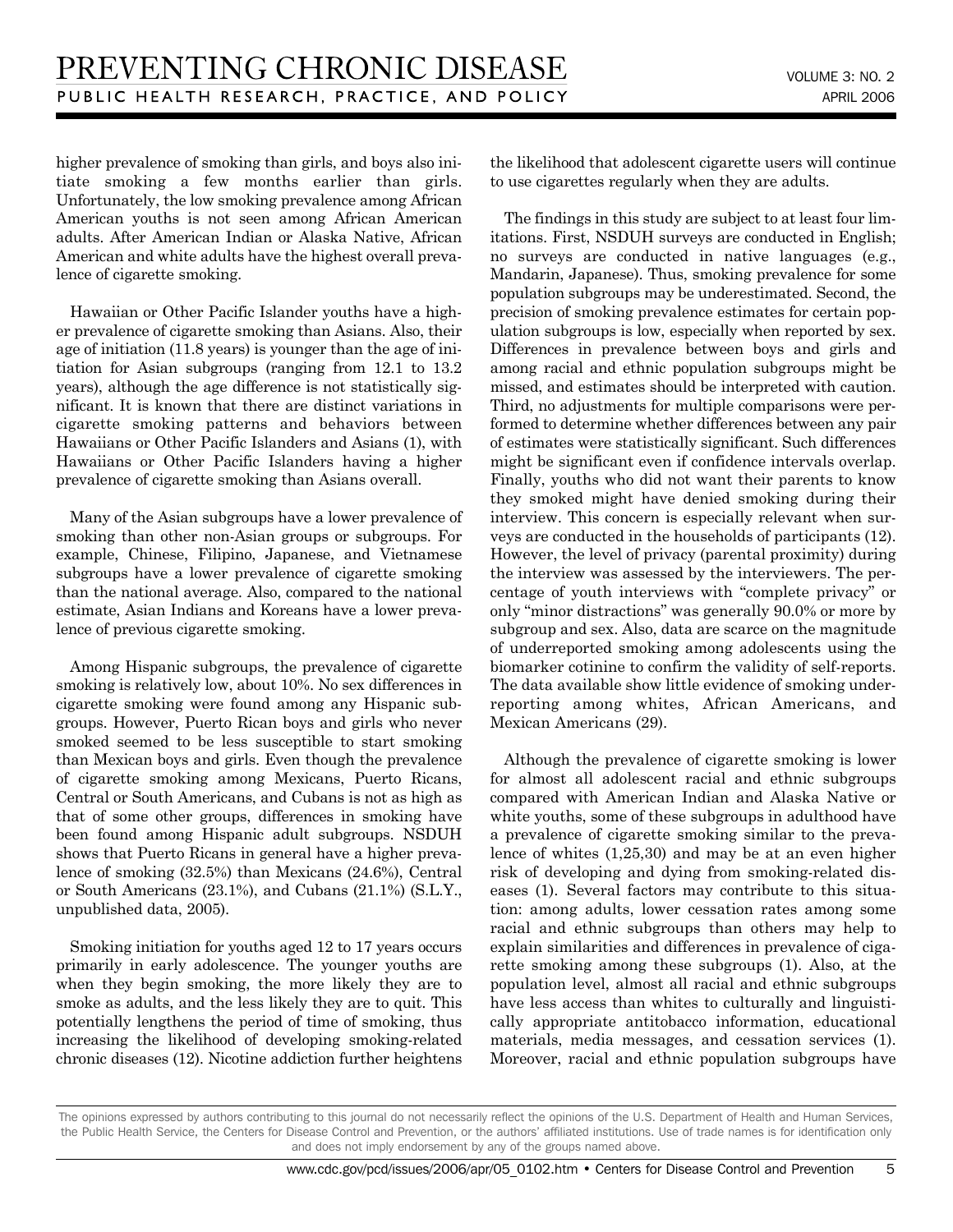historically been and continue to be the target of intensive tobacco industry marketing efforts, including sponsorships of cultural events, funding of culture-specific organizations and issues, and other outreach efforts (1).

In conclusion, cigarette smoking is taking a major toll on the health of racial and ethnic population subgroups. Many of the chronic diseases that plague the American public, such as cardiovascular disease, lung disease, and many cancers, are related to cigarette smoking and other tobacco use. Thus, preventing tobacco use among youths from racial or ethnic subgroups is critical to ending the epidemic of tobacco use in the United States and reducing disparities in the burden of tobacco-related disease. Sustaining strong local and state comprehensive tobacco control programs is essential if we are to be successful in decreasing tobacco use among racial and ethnic population subgroups with a high smoking prevalence and preventing increases in tobacco use among racial and ethnic population subgroups with low tobacco use. We need to focus our prevention resources on launching effective and culturally competent initiatives that include 1) increasing capacity for education, program development, and research opportunities; and 2) strengthening the policy infrastructure to increase smoke-free environments within racial and ethnic communities. By investing in these initiatives to address the diverse needs of population subgroups, we have a tremendous opportunity to avert the development of tobacco-related diseases. The public health movement against tobacco use can declare victory when people from all racial and ethnic subgroups no longer use tobacco products.

## Author Information

Corresponding Author: Ralph S. Caraballo, PhD, MPH, Office on Smoking and Health, National Center for Chronic Disease Prevention and Health Promotion, Centers for Disease Control and Prevention, 4770 Buford Hwy NE, Mail Stop K-50, Atlanta, GA 30341-3724. Telephone: 770-488-5732. E-mail: rfc8@cdc.gov.

Author Affiliations: Sue Lin Yee, MA, MPH, Terry F. Pechacek, PhD, Rosemarie Henson, MSSW, MPH, National Center for Chronic Disease Prevention and Health Promotion, Centers for Disease Control and Prevention, Atlanta, Ga; Joseph C. Gfroerer, Office of Applied Studies, Substance Abuse and Mental Health Services Administration, Rockville, Md.

### References

- 1. U.S. Department of Health and Human Services. Tobacco use among U.S. racial/ethnic minority groups: a report of the Surgeon General. Atlanta (GA): U.S. Department of Health and Human Services, Public Health Service, Centers for Disease Control and Prevention, National Center for Chronic Disease Prevention and Health Promotion, Office on Smoking and Health; 1998.
- 2. Brener ND, Kann L, Kinchen SA, Grunbaum JA, Whalen L, Eaton D, et al. Methodology of the Youth Risk Behavior Surveillance System. MMWR Recomm Rep 2004;53(RR-12):1-13.
- 3. Centers for Disease Control and Prevention. 2004 National Youth Tobacco Survey methodology report [Internet]. Atlanta (GA): Centers for Disease Control and Prevention, National Center for Chronic Disease Prevention and Health Promotion, Office on Smoking and Health; 2005 Aug 31. Available from: URL: http://www.cdc.gov/tobacco/NYTS/nyts2004.htm.
- 4. Johnston LD, O Malley PM, Bachman JG, Schulenberg JE. Design of Monitoring the Future. Monitoring the Future national results on adolescent drug use: overview of key findings, 2004 (NIH publication no. 05-5726). Bethesda (MD): National Institute on Drug Abuse; 2005.
- 5. Ma GX, Shive S, Tan Y, Toubbeh J. Prevalence and predictors of tobacco use among Asian Americans in the Delaware Valley region. Am J Public Health 2002;92:1013-20.
- 6. Lew R. Critical research and data issues for AAPI tobacco control. Asian Am Pac Isl J Health 2001;9:1-4.
- 7. Perez-Stable EJ, Ramirez A, Villareal R, Talavera GA, Trapido E, Suarez L, et al. Cigarette smoking behavior among U.S. Latino men and women from different countries of origin. Am J Public Health 2001;91(9):1424-30.
- 8. Singh GK, Siahpush M. Ethnic-immigrant differentials in health behaviors, morbidity, and cause-specific mortality in the United States: an analysis of two national data bases. Hum Biol 2002;74:83-109.
- 9. Federal Register. Standards for the classification of federal data on race and ethnicity (publication no. 60FR44674-44693). Washington (DC): Office of Management and Budget, U.S. Government Printing Office; 1995 Aug 28.
- 10. U.S. Department of Health and Human Services. 2003 National Survey on Drug Use and Health sample design report. In: Bowman KR, Chromy JR, Hunter

The opinions expressed by authors contributing to this journal do not necessarily reflect the opinions of the U.S. Department of Health and Human Services, the Public Health Service, the Centers for Disease Control and Prevention, or the authors' affiliated institutions. Use of trade names is for identification only and does not imply endorsement by any of the groups named above.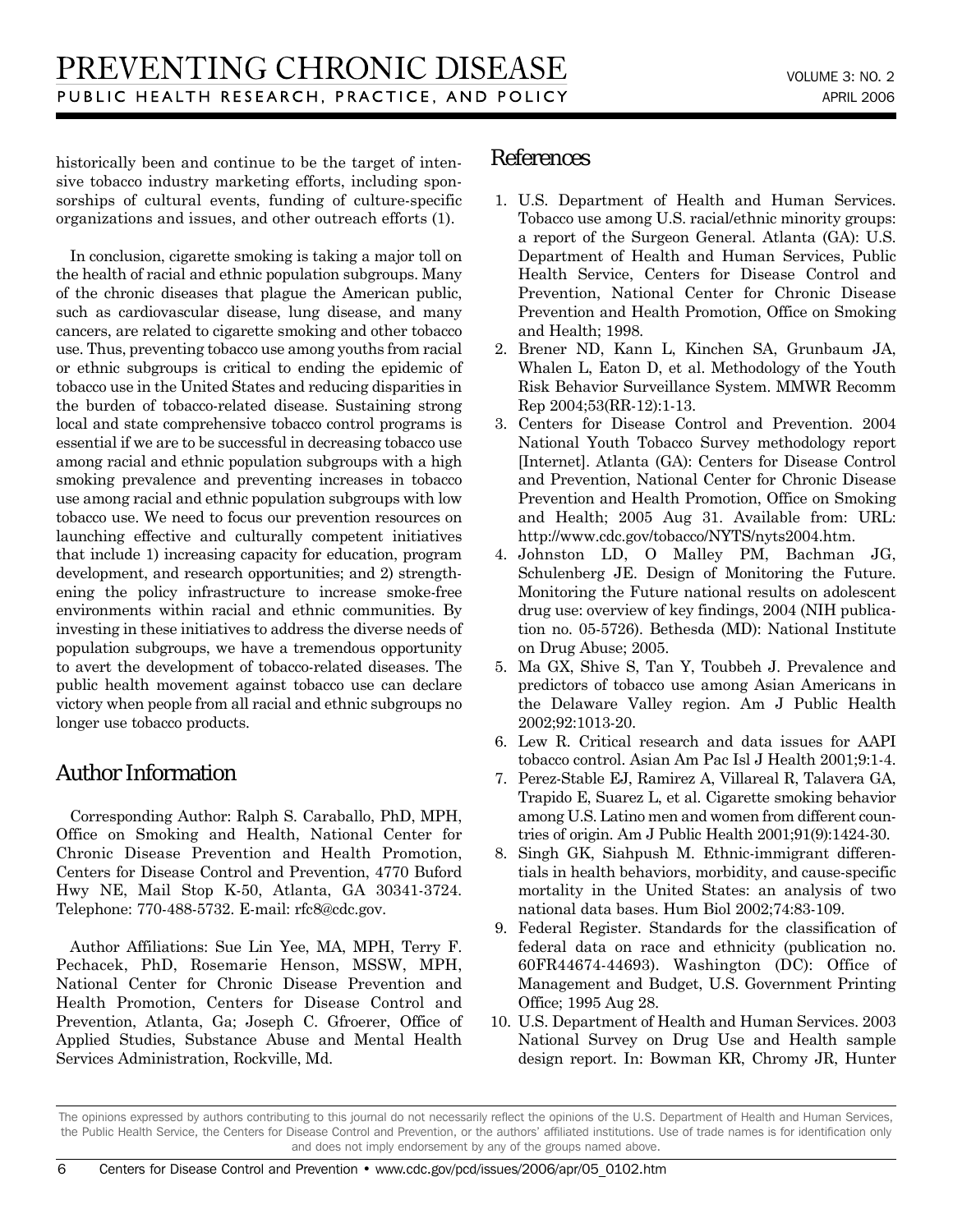SR, Martin PC, Odom DM. 2003 NSDUH Methodological Resource Book. Rockville (MD): Substance Abuse and Mental Health Services Administration, Office of Applied Studies; 2005. Available from: URL: http://www.oas.samhsa.gov/nhsda/methods.cfm#2k3

- 11. U.S. Department of Health and Human Services. National survey on drug use and health. Rockville (MD): Substance Abuse and Mental Health Services Administration, Office of Applied Studies; 2005. Available from: URL: https://nsduhweb.rti.org/.
- 12. U.S. Department of Health and Human Services. Preventing tobacco use among young people: a report of the Surgeon General. Atlanta (GA): U.S. Department of Health and Human Services, Public Health Service, Centers for Disease Control and Prevention, National Center for Chronic Disease Prevention and Health Promotion, Office on Smoking and Health; 1994.
- 13. U.S. Department of Health and Human Services; National Cancer Institute. Changing adolescent smoking prevalence. Smoking and tobacco control monograph no. 14 (NIH publication no. 02-5086). Bethesda (MD): U.S. Department of Health and Human Services, National Institutes of Health, National Cancer Institute; 2001 Nov.
- 14. Griesler PC, Kandel DB, Davies M. Ethnic differences in predictors of initiation and persistence of adolescent cigarette smoking in the National Longitudinal Survey of Youth. Nicotine Tob Res 2002;4:79-93.
- 15. Anderson C, Burns DM. Patterns of adolescent smoking initiation rates by ethnicity and sex. Tob Control 2000;9(Suppl 2):ii4-ii8.
- 16. Everett SA, Warren CW, Sharp D, Kann L, Husten CG, Crossett LS. Initiation of cigarette smoking and subsequent smoking behavior among U.S. high school students. Prev Med 1999;29:327-333.
- 17. Chen X, Unger JB, Johnson CA. Is acculturation a risk factor for early smoking initiation among Chinese American minors? Tob Control 1999;8:402-10.
- 18. Ling PM, Glantz SA. Why and how the tobacco industry sells cigarettes to young adults: evidence from industry documents. Am J Public Health 2002;92:908- 16.
- 19. Sargent JD, Beach ML, Dalton MA, Mott LA, Tickle JJ, Ahrens MB, et al. Effect of seeing tobacco use in films on trying smoking among adolescents: cross sectional study. BMJ 2001;323:1394-7.
- 20. Alexander CS, Allen P, Crawford MA, McCormick LK.

Taking a first puff: cigarette smoking experiences among ethnically diverse adolescents. Ethn Health 1999;4:245-57.

- 21. Siegel M, Biener L, Rigotti NA. Effect of local tobacco sales laws on adolescent smoking initiation. Prev Med 1999;29:334-42.
- 22. Kaplan CP, Napoles-Springer A, Stewart SL, Perez-Stable EJ. Smoking acquisition among adolescents and young Latinas: the role of socio-environmental and personal factors. Addict Behav 2001;26:531-50.
- 23. DeCicca P, Kenkel D, Mathios A. Racial differences in the determinants of smoking onset. J Risk Uncertain 2000;1:311-40.
- 24. Kegler MC, Kingsley B, Malcoe LH, et al. Functional value of smoking and nonsmoking from the perspective of American Indian youth. Fam Community Health 1999;22:31-42.
- 25. Centers for Disease Control and Prevention. Cigarette smoking among adults — United States, 2001. MMWR Morb Mortal Wkly Rep 2003;52:953-6.
- 26. Centers for Disease Control and Prevention. Cigarette smoking among adults — United States, 2000. MMWR Morb Mortal Wkly Rep 2002;51:642-5.
- 27. Centers for Disease Control and Prevention. Tobacco, alcohol, and other drug use among high school students in Bureau of Indian Affairs-funded schools — United States, 2001. MMWR Morb Mortal Wkly Rep 2003;52:1070-2.
- 28. Denny CH, Holtzman D, Cobb N. Surveillance for health behaviors of American Indians and Alaska Natives. Findings from the Behavioral Risk Factor Surveillance System, 1997-2000. MMWR Surveill Summ 2003;52:(SS 07):1-13.
- 29. Caraballo RS, Giovino GA, Pechacek TF. Self-reported cigarette smoking vs. serum cotinine among U.S. adolescents. Nicotine Tob Res 2004;6:19-25.
- 30. U.S. Department of Health and Human Services. Reducing tobacco use: a report of the Surgeon General. Atlanta (GA): U.S. Department of Health and Human Services, Public Health Service, Centers for Disease Control and Prevention, National Center for Chronic Disease Prevention and Health Promotion, Office on Smoking and Health; 2000.

The opinions expressed by authors contributing to this journal do not necessarily reflect the opinions of the U.S. Department of Health and Human Services, the Public Health Service, the Centers for Disease Control and Prevention, or the authors' affiliated institutions. Use of trade names is for identification only and does not imply endorsement by any of the groups named above.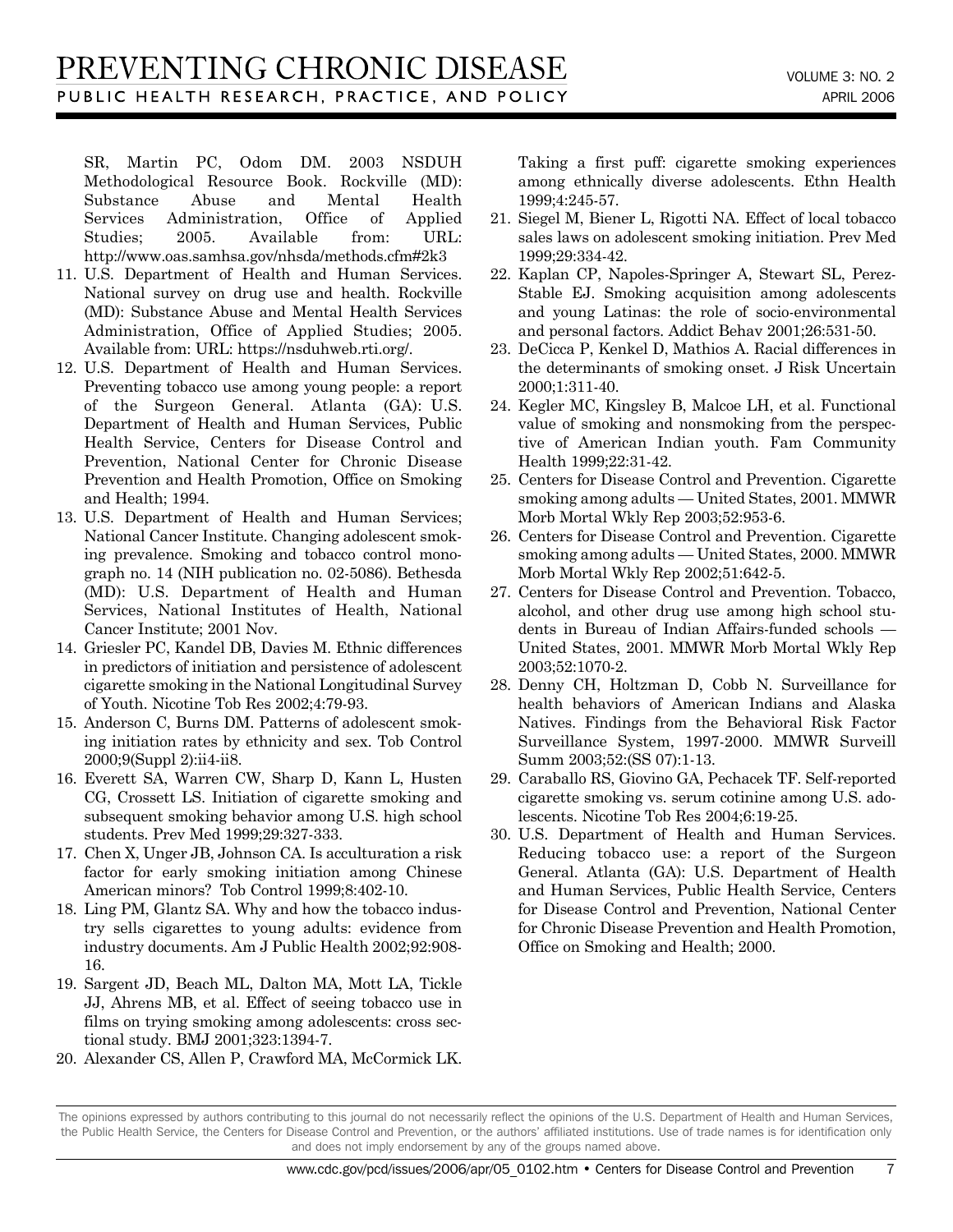## Tables

Table 1. Sample Sizes of U.S. Youths Aged 12 to 17, by Race and Ethnicity, National Survey on Drug Use and Health, 1999–2001

| <b>Race and Ethnicity</b>          | <b>Total</b> | <b>Boys</b> | <b>Girls</b> |
|------------------------------------|--------------|-------------|--------------|
| <b>Overalla</b>                    | 74,207       | 37,492      | 36,715       |
| Non-Hispanic <sup>a</sup>          | 63,932       | 32,232      | 31,700       |
| White                              | 49,408       | 25,016      | 24,392       |
| <b>Black or African American</b>   | 9,723        | 4,830       | 4,893        |
| American Indian or Alaska Native   | 845          | 429         | 416          |
| Hawaiian or Other Pacific Islander | 266          | 141         | 125          |
| Asiana                             | 2,279        | 1,148       | 1,131        |
| Chinese                            | 334          | 166         | 168          |
| Filipino                           | 427          | 218         | 209          |
| Japanese                           | 191          | 91          | 100          |
| Asian Indian                       | 398          | 207         | 191          |
| Korean                             | 275          | 145         | 130          |
| Vietnamese                         | 271          | 129         | 142          |
| <b>Hispanica</b>                   | 10,275       | 5,260       | 5,015        |
| Mexican                            | 6,615        | 3,376       | 3,239        |
| Puerto Rican                       | 1,375        | 714         | 661          |
| Central or South American          | 1,293        | 651         | 642          |
| Cuban                              | 382          | 212         | 170          |

aTotals include data from respondents reporting racial and ethnic subgroups not shown as well as respondents reporting more than one subgroup. Source: Substance Abuse and Mental Health Services Administration (11).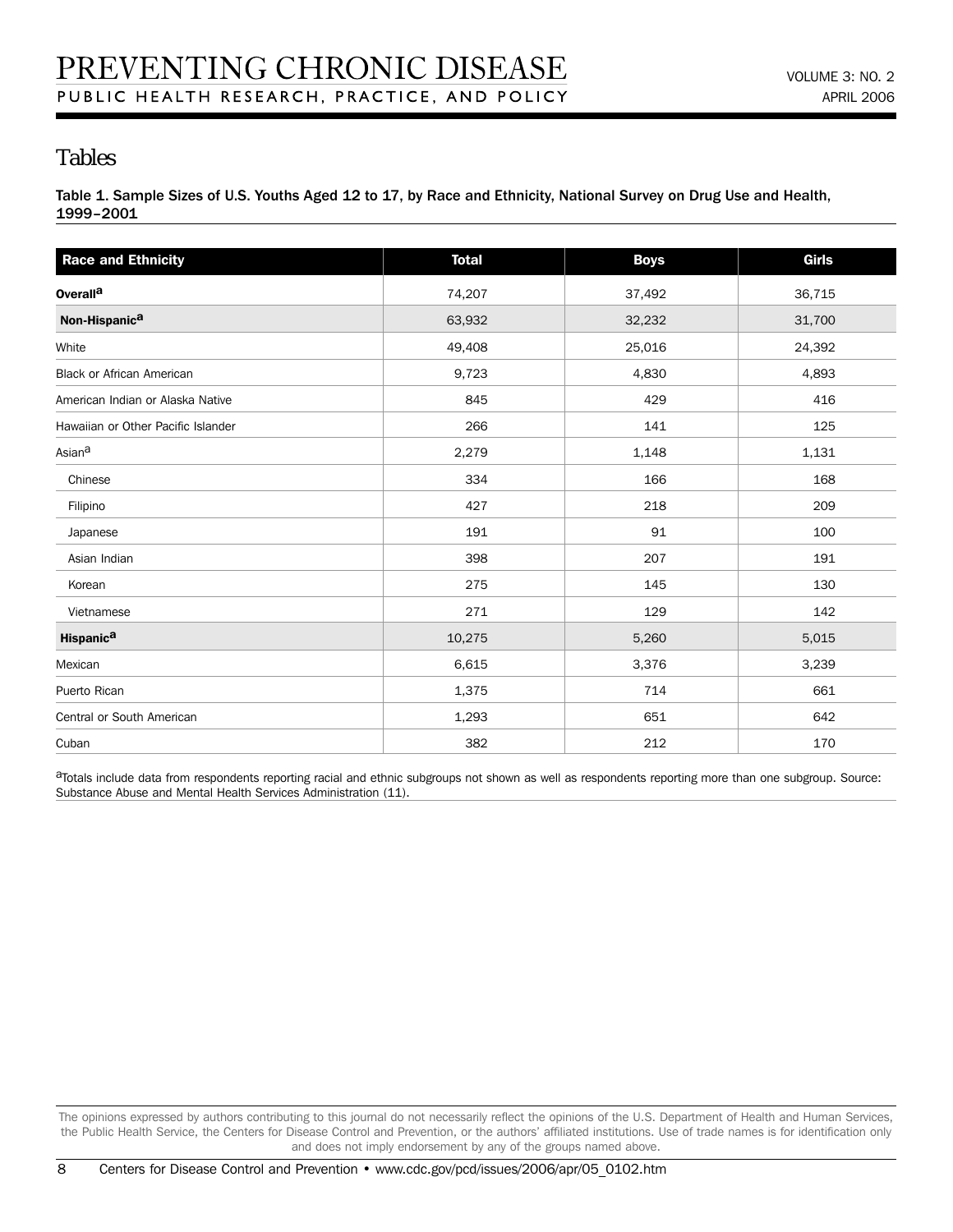Table 2. Percentage of Current, Previous, and Never-Smokers<sup>a</sup> of Cigarettes Among U.S. Youths Aged 12 to 17, by Race and Ethnicity, National Survey on Drug Use and Health, 1999–2001

| <b>Race and Ethnicity</b>          | <b>Current</b>    | <b>Previous</b>  | <b>Never</b>     |
|------------------------------------|-------------------|------------------|------------------|
| Overall <sup>b</sup>               | 13.8 (13.4-14.1)  | 21.3 (20.9-21.7) | 64.9 (64.4-65.4) |
| Non-Hispanic <sup>b</sup>          | 14.2 (13.9-14.6)  | 21.3 (20.9-21.8) | 64.4 (63.9-65.0) |
| White                              | 16.0 (15.6-16.5)  | 22.2 (21.7-22.7) | 61.8 (61/1-62.4) |
| <b>Black or African American</b>   | $7.0(6.4-7.7)$    | 18.3 (17.4-19.3) | 74.6 (73.6-75.7) |
| American Indian or Alaska Native   | 27.9 (23.7-32.5)  | 29.4 (24.1-35.3) | 42.8 (37.5-48.2) |
| Hawaiian or Other Pacific Islander | 11.0 (6.4-18.2)   | 16.6 (11.4-23.6) | 72.4 (65.2-78.6) |
| Asian <sup>b</sup>                 | $8.1(6.6-9.9)$    | 15.6 (13.5-17.9) | 76.3 (73.6-78.8) |
| Chinese                            | $5.8(3.3-9.9)$    | 15.6 (11.2-21.2) | 78.6 (72.3-83.8) |
| Filipino                           | $7.4(4.8-11.2)$   | 20.3 (15.4-26.2) | 72.3 (66.3-77.7) |
| Japanese                           | $5.2(2.3-11.2)$   | 13.6 (8.2-21.7)  | 81.2 (72.6-87.6) |
| Asian Indian                       | $8.7(5.0-14.7)$   | $10.5(6.6-16.2)$ | 80.8 (73.3-86.6) |
| Korean                             | 10.6 (6.8-16.4)   | 12.9 (8.9-18.3)  | 76.5 (69.9-82.0) |
| Vietnamese                         | $6.8(3.3-13.5)$   | 18.5 (11.8-27.8) | 74.8 (64.7-82.7) |
| <b>Hispanic<sup>b</sup></b>        | $10.8(10.0-11.7)$ | 21.3 (20.2-22.4) | 67.9 (66.6-69.2) |
| Mexican                            | $11.0(10.0-12.1)$ | 22.0 (20.7-23.3) | 67.0 (65.3-68.6) |
| Puerto Rican                       | 10.8 (8.7-13.3)   | 19.9 (16.9-23.2) | 69.3 (65.8-72.6) |
| Central or South American          | $9.6(7.4-12.3)$   | 19.9 (17.3-22.8) | 70.5 (67.0-73.8) |
| Cuban                              | 12.4 (8.0-18.7)   | 20.4 (16.1-25.6) | 67.2 (60.7-73.1) |

aCurrent indicates cigarette smoking in past month; previous, one or more cigarettes during lifetime but not in the previous month; never, never smoked cigarettes in lifetime.

bTotals include data from respondents reporting racial and ethnic subgroups not shown as well as respondents reporting more than one subgroup. Source: Substance Abuse and Mental Health Services Administration (11).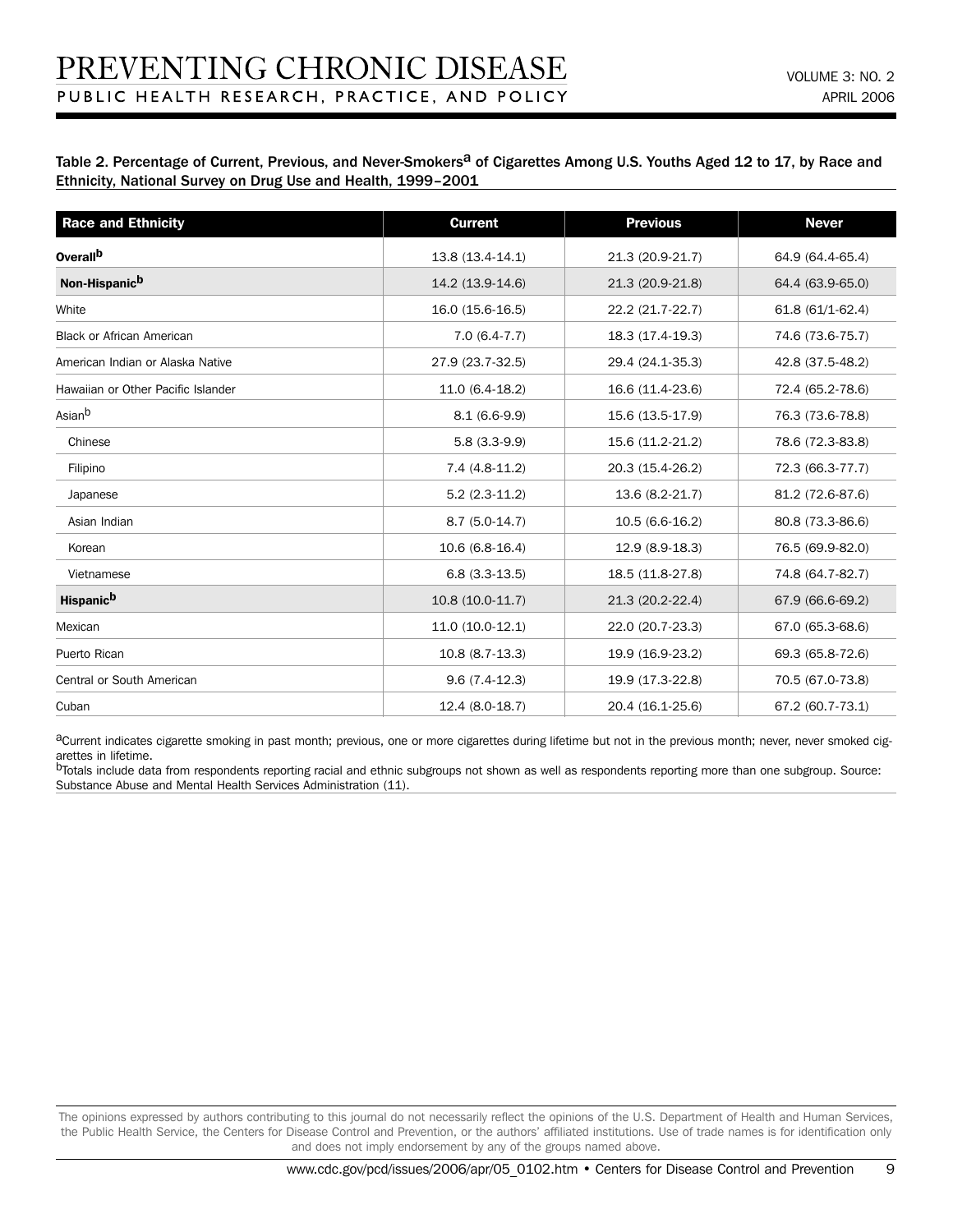#### Table 3. Percentage of U.S. Youths Aged 12 to 17 Who Smoked Cigarettes in Past Month, by Race, Ethnicity, and Sex, National Survey on Drug Use and Health, 1999–2001

| <b>Race and Ethnicity</b>          | Total, %<br>(95% Confidence Interval) | Boys, %<br>(95% Confidence Interval) | Girls, %<br>(95% Confidence Interval) |
|------------------------------------|---------------------------------------|--------------------------------------|---------------------------------------|
| <b>Overalla</b>                    | 13.8 (13.4-14.1)                      | 13.3 (12.8-13.7)                     | 14.2 (13.8-14.7)                      |
|                                    |                                       |                                      |                                       |
| Non-Hispanic <sup>a</sup>          | 14.2 (13.9-14.6)                      | 13.5 (13.0-13.9)                     | 14.9 (14.5-15.4)                      |
| White                              | 16.0 (15.6-16.5)                      | 14.9 (14.3-15.5)                     | 17.2 (16.6-17.8)                      |
| <b>Black or African American</b>   | $7.0(6.4-7.7)$                        | $8.2(7.2-9.2)$                       | $5.9(5.1-6.8)$                        |
| American Indian or Alaska Native   | 27.9 (23.7-32.5)                      | 29.5 (22.8-37.3)                     | 26.3 (20.8-32.6)                      |
| Hawaiian or Other Pacific Islander | 11.0 (6.4-18.2)                       | $7.0(3.4-13.9)$                      | N <sub>Ab</sub>                       |
| Asian <sup>a</sup>                 | $8.1(6.6-9.9)$                        | $8.8(6.7-11.6)$                      | $7.3(5.6-9.5)$                        |
| Chinese                            | $5.8(3.3-9.9)$                        | $6.3(3.0-12.6)$                      | $5.4(2.3-12.2)$                       |
| Filipino                           | $7.4(4.8-11.2)$                       | $5.8(3.0-11.1)$                      | 8.9 (4.9-15.7)                        |
| Japanese                           | $5.2(2.3-11.2)$                       | N <sub>Ab</sub>                      | N <sub>Ab</sub>                       |
| Asian Indian                       | $8.7(5.0-14.7)$                       | 10.1 (4.9-19.8)                      | $6.8(2.9-15.1)$                       |
| Korean                             | 10.6 (6.8-16.4)                       | 13.8 (7.9-23.0)                      | $7.3(3.5-14.5)$                       |
| Vietnamese                         | $6.8(3.3-13.5)$                       | N <sub>Ab</sub>                      | $8.0(3.7-16.2)$                       |
| <b>Hispanica</b>                   | $10.8(10.0-11.7)$                     | 11.4 (10.3-12.7)                     | $10.2(9.1-11.4)$                      |
| Mexican                            | 11.0 (10.0-12.1)                      | 11.4 (10.0-13.1)                     | $10.6(9.3-12.1)$                      |
| Puerto Rican                       | $10.8(8.7-13.3)$                      | $11.2(8.2-15.0)$                     | 10.4 (7.7-13.8)                       |
| Central or South American          | $9.6(7.4-12.3)$                       | $9.9(6.7-14.3)$                      | $9.3(6.6-12.9)$                       |
| Cuban                              | 12.4 (8.0-18.7)                       | 14.3 (7.9-24.5)                      | 10.0 (6.0-16.0)                       |

aTotals include data from respondents reporting racial and ethnic subgroups not shown as well as respondents reporting more than one subgroup. Source: Substance Abuse and Mental Health Services Administration (11).

bNA indicates not applicable; values are too small to report.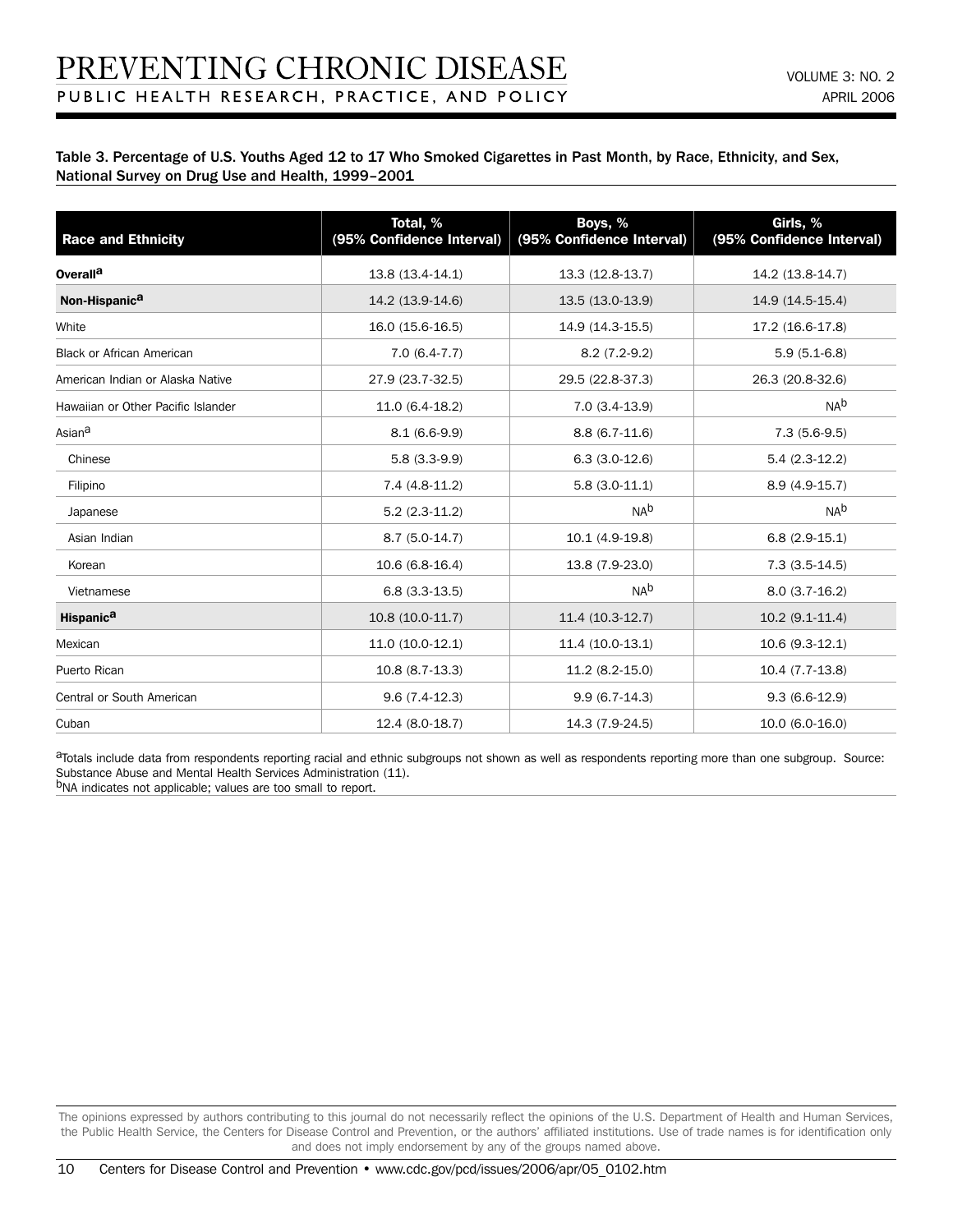Table 4. Mean Age of Smoking Initiation Among U.S. Youths Aged 12 to 17 Who Have Ever Smoked Cigarettes, by Race and Ethnicity, National Survey on Drug Use and Health, 1999–2001

| <b>Race and Ethnicity</b>          | Total, y<br>(95% Confidence Interval) | Boys, y<br>(95% Confidence Interval) | Girls, y<br>(95% Confidence Interval) |
|------------------------------------|---------------------------------------|--------------------------------------|---------------------------------------|
| Overall <sup>a</sup>               | 12.3 (12.3-12.3)                      | 12.1 (12.1-12.2)                     | 12.5 (12.4-12.5)                      |
| Non-Hispanic <sup>a</sup>          | $12.3(12.2-12.3)$                     | $12.1(12.1-12.2)$                    | 12.4 (12.4-12.5)                      |
| White                              | 12.3 (12.2-12.3)                      | 12.1 (12.0-12.1)                     | 12.4 (12.4-12.5)                      |
| Black or African American          | 12.4 (12.3-12.5)                      | 12.2 (12.0-12.4)                     | 12.7 (12.5-12.8)                      |
| American Indian or Alaska Native   | 11.5 (11.2-11.9)                      | 11.4 (10.9-11.9)                     | 11.7 (11.2-12.2)                      |
| Hawaiian or Other Pacific Islander | 11.8 (10.8-12.7)                      | 11.8 (10.0-13.5)                     | 11.8 (11.1-12.5)                      |
| Asian <sup>a</sup>                 | 12.8 (12.4-13.2)                      | 12.8 (12.4-13.2)                     | 12.8 (12.1-13.5)                      |
| Chinese                            | 12.7 (11.9-13.4)                      | 11.6 (10.3-13.0)                     | 13.5 (12.6-14.5)                      |
| Filipino                           | 12.7 (12.4-13.1)                      | 12.6 (12.0-13.1)                     | 12.9 (12.3-13.5)                      |
| Japanese                           | 13.2 (12.2-14.2)                      | 12.5 (10.9-14.2)                     | 13.8 (12.8-14.8)                      |
| Asian Indian                       | 13.1 (12.5-13.8)                      | 12.9 (12.0-13.7)                     | 13.8 (13.1-14.4)                      |
| Korean                             | 13.0 (12.3-13.6)                      | 13.5 (12.5-14.4)                     | 12.3 (11.6-13.0)                      |
| Vietnamese                         | 12.1 (10.2-14.0)                      | 13.3 (12.1-14.5)                     | 10.8 (7.7-13.9)                       |
| <b>Hispanica</b>                   | 12.5 (12.4-12.6)                      | 12.3 (12.2-12.5)                     | 12.6 (12.4-12.8)                      |
| Mexican                            | 12.4 (12.3-12.5)                      | 12.3 (12.1-12.4)                     | 12.6 (12.4-12.8)                      |
| Puerto Rican                       | 12.4 (12.1-12.7)                      | 12.6 (12.2-13.0)                     | 12.2 (11.8-12.6)                      |
| Central or South American          | 12.7 (12.4-13.0)                      | 12.8 (12.3-13.2)                     | 12.7 (12.3-13.1)                      |
| Cuban                              | 12.5 (11.9-13.0)                      | 12.6 (12.1-13.1)                     | 12.3 (11.3-13.3)                      |

aTotals include data from respondents reporting racial and ethnic subgroups not shown as well as respondents reporting more than one subgroup. Source: Substance Abuse and Mental Health Services Administration (11).